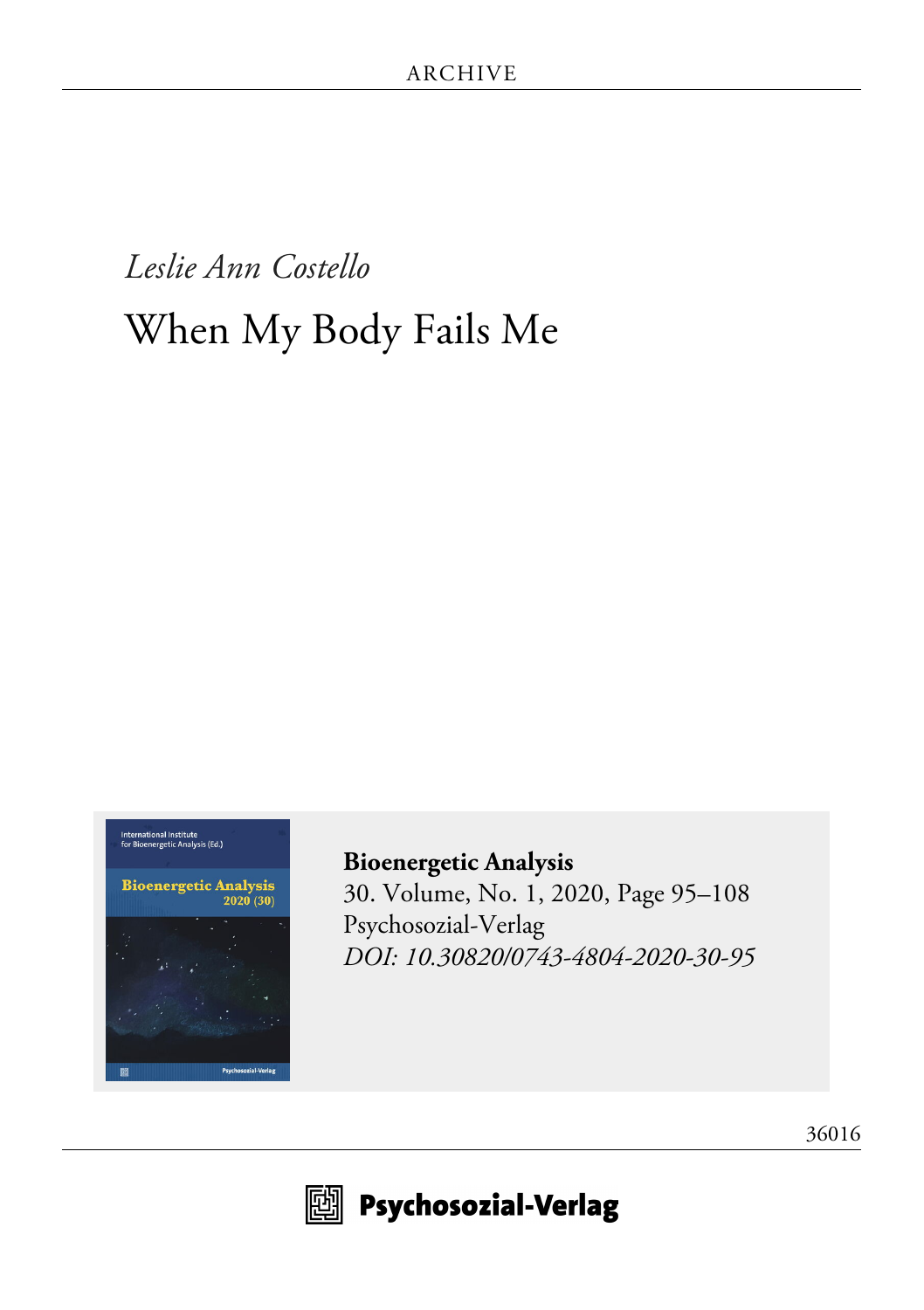*Reviewers for this issue:* Garry Cockburn, Léia Cardenuto and Maê Nascimento

#### *Translators of abstracts for this issue:*

Claudia Ucros (French), Pablo Telezon (Spanish), Maria Rosaria Filoni (Italian), Maê Nascimento and Edna Veloso de Luna (Portuguese), Thomas Heinrich (German), Olga Nazarova and Alesya Kudinova (Russian)

Submissions for consideration for the next volume of *Bioenergetic Analysis* must be sent to Leia Cardenuto (leiacardenuto52@gmail.com) between June 1<sup>st</sup> and September 1<sup>st</sup>, 2020.

Bibliographic information of Die Deutsche Nationalbibliothek (The German Library) The Deutsche Nationalbibliothek lists this publication in the Deutsche Nationalbibliografie; detailed bibliographic data are available at http://dnb.d-nb.de.

2020 Psychosozial-Verlag, Gießen, Germany info@psychosozial-verlag.de www.psychosozial-verlag.de



This work is licensed under the Creative Commons Attribution-NonCommercial-NoDerivatives 4.0 International License (CC BY-NC-ND 4.0). This license allows private use and unmodified distribution, but prohibits editing and commercial use (further information can be found at: https://creativecommons.org/licenses/by-nc-nd/4.0/). The terms of the Creative Commons licence only apply to the original material. The reuse of material from other sources (marked with a reference) such as charts, illustrations, photos and text extracts may require further permission for use from the respective copyrights holder.

Cover image: Vincentia Schroeter, *Starry Night* © Vincentia Schroeter Cover design & layout based on drafts by Hanspeter Ludwig, Wetzlar Typesetting: metiTec-Software, me-ti GmbH, Berlin, www.me-ti.de

https://doi.org/10.30820/0743-4804-2020-30 ISBN (PDF-E-Book) 978-3-8379-7679-3 ISBN (Print) 978-3-8379-8295-4 ISSN (Online) 2747-8882 · ISSN (Print) 0743-4804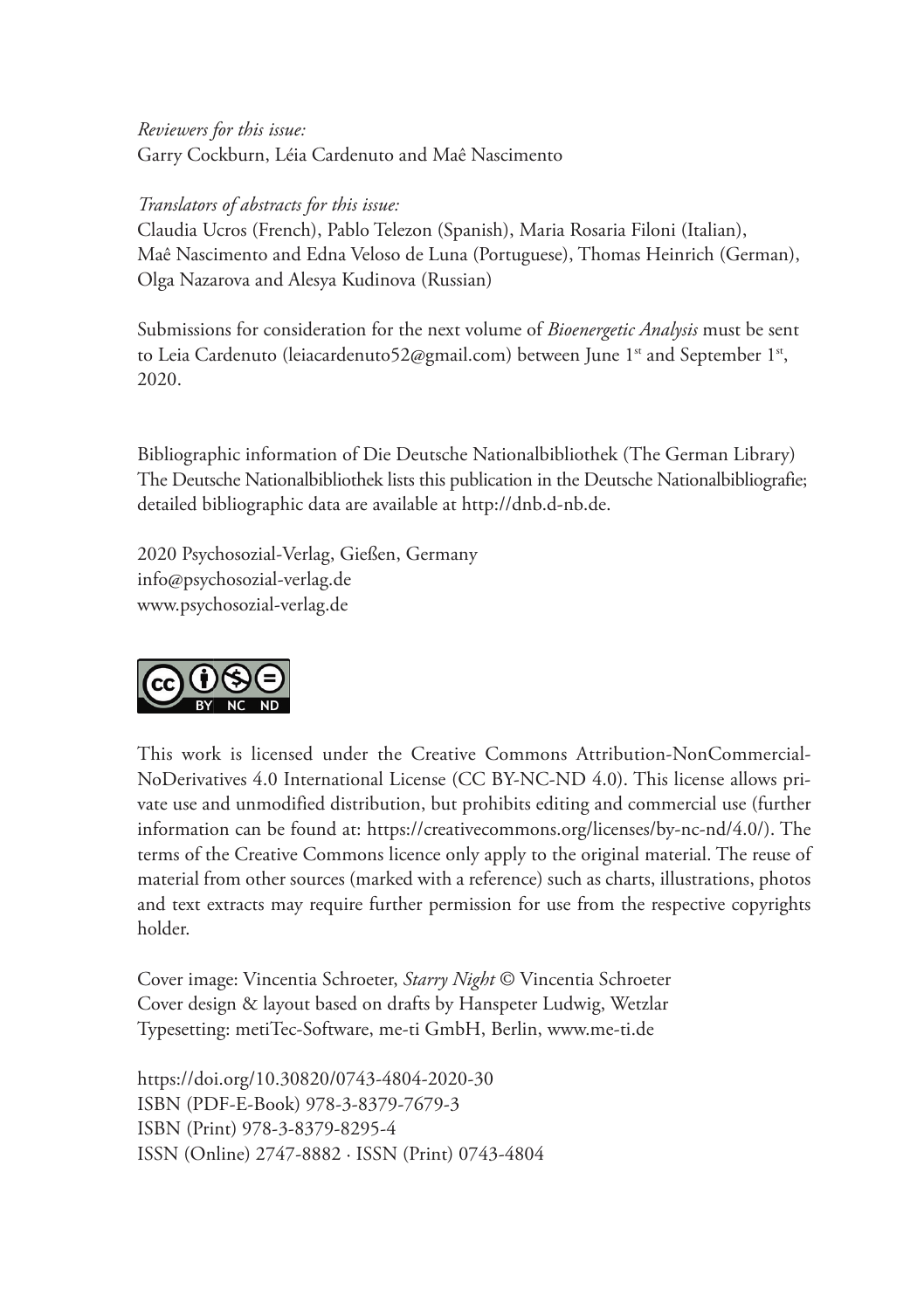## **[Wh](http/p0001)en My Body Fails Me**

## **[Th](http/p0002)erapy for Women with Infertility**

*Leslie Ann Costello*

## **[Ab](http/p0004)stracts**

[Th](http/p0005)is paper discusses the emotional processes that occur when a couple faces a diagnosis of infertility. There are gender differences in how people relate to this problem. Women's experience of infertility may include pregnancy loss, medical intervention, and separation from the creative self. Issues that arise in therapy include the strug<sup>g</sup>le with the diagnosis, coping with social relationships, grief and bereavement, and treatment decision-making. The treatments can alienate women from their bodies. <sup>A</sup> woman's history of fertility struggles may underlie other reasons for being in therapy. The somatic focus of bioenergetic analysis is particularly helpful to women as they reconnect to the body through expressing <sup>a</sup> wide range and intensity of feelings. Case examples illustrate some of these points.

*Key words:* infertility, maternal mental health, pregnancy loss, assisted reproductive technology, mothering

#### [Qu](http/p0006)and mon corps me met en échec. Thérapie pour les femmes souffrant d'infertilité (French)

[Ce](http/p0007)t article traite des processus émotionnels émergeant lorsqu'un couple est confronté <sup>à</sup> un diagnostic d'infertilité. Il existe des différences suivant le sexe dans la manière de vivre ce problème. L'expérience de la stérilité chez les femmes peut inclure une perte de grossesse, une intervention médicale et une séparation d'avec le soi créatif. Les problèmes <sup>à</sup> <sup>g</sup>érer dans la thérapie incluent la lutte contre le diagnostic, la gestion des relations sociales, la douleur et le deuil, ainsi que les décisions <sup>à</sup> prendre quant au traitement. Les traitements médicaux peuvent éloigner les femmes de leur corps. Les antécédents de la femme en matière de lutte pour la fertilité peuvent sous-tendre d'autres raisons d'être en psychothérapie. L'analyse bioénergétique est particulièrement utile pour les femmes car elle leur permet de se reconnecter <sup>à</sup> leur corps en exprimant une gamme étendue et intense de sentiments. Des exemples illustrent certains de ces points.

#### [Cu](http/p0008)ando mi cuerpo me falla Terapia para mujeres con Infertilidad (Spanish)

[Es](http/p0009)te artículo discute los procesos emocionales que ocurren cuando una pareja enfrenta un diagnóstico de infertilidad. Existen diferencias de <sup>g</sup>énero en la forma en que las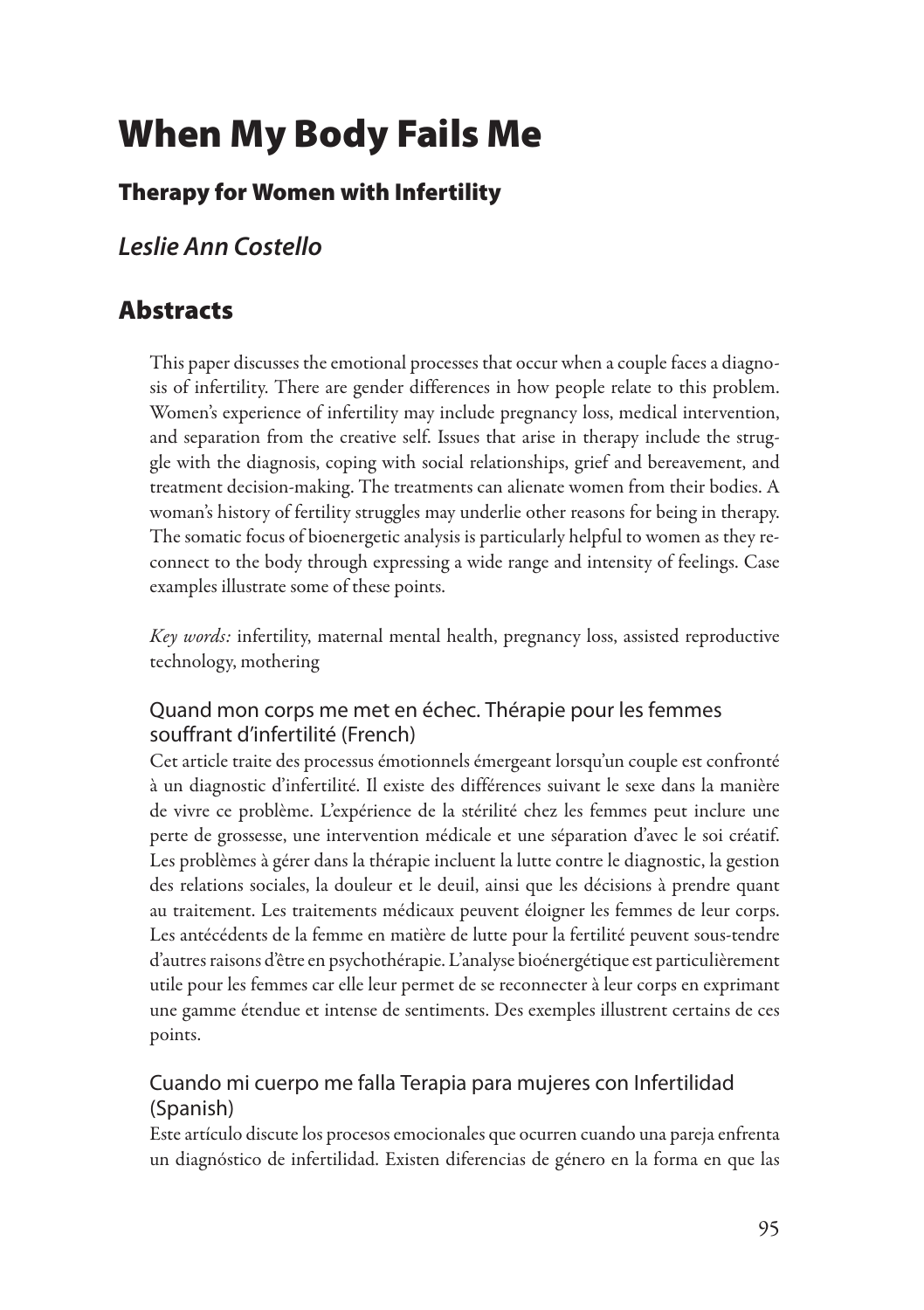personas serelacionan con este problema. Laexperiencia deinfertilidad delas mujeres puede incluir pérdida del embarazo, intervención médica y separación del ser creativo. Los problemas que surgen en la terapia incluyen la lucha con el diagnóstico, el manejo de las relaciones sociales, el duelo, <sup>y</sup> la toma de decisiones sobre el tratamiento. Los tratamientos pueden alienar <sup>a</sup> las mujeres de sus cuerpos. El historial de luchas de fertilidad de una mujer puede ser la base de otras razones para estar en terapia. El enfoque somático del análisis bioenergético es particularmente útil para las mujeres, ya que se reconectan al cuerpo mediante la expresión de una amplia gama e intensidad de sentimientos. Los ejemplos de casos ilustran algunos de estos puntos.

[Qu](http/p0010)ando ilmio corpomi tradisce. Terapia per donne non fertili (Italian) [Qu](http/p0011)esto articolo affronta i processi emotivi che si verificano quando una coppia affronta la diagnosi di infertilità. Esistono differenze di genere nel modo in cui le persone si relazionano <sup>a</sup> questo problema. L'esperienza di infertilità delle donne pu<sup>ò</sup> includere la perdita della gravidanza, l'intervento medico <sup>e</sup> la separazione dal sé creativo. <sup>I</sup> problemi che sorgono in terapia comprendono la lotta con la diagnosi, la gestione delle relazioni sociali, il dolore e il lutto e il processo che porta alla terapia. I trattamenti possono alienare le donne dai loro corpi. La storia di una donna in lotta per la fertilità può accompagnare altre ragioni per essere in terapia. Il focus somatico dell'analisi bioenergetica <sup>è</sup> particolarmente utile per le donne che si riconnettono al corpo esprimendo

#### [Qu](http/p0012)ando meu corpo falha. Terapia para mulheres com infertilidade (Portuguese)

una vasta gamma e intensità di sentimenti. Casi clinici illustrano alcuni di questi punti.

[Es](http/p0013)te artigo discute os processos emocionais que ocorrem quando um casal enfrenta um diagnóstico de infertilidade. Existem diferenças de gênero na maneira como as pessoas lidam com esse problema. A experiência de infertilidade das mulheres pode incluir a perda da gravidez, <sup>a</sup> intervenção médica <sup>e</sup> <sup>a</sup> separação do eu criativo. Os problemas quesurgem naterapiaincluem alutacom <sup>o</sup> diagnóstico, <sup>o</sup> enfrentamento das relações sociais, <sup>o</sup> luto ea perda, bem como atomada de decisão sobre <sup>o</sup> tratamento. Esses tratamentos podem alienar as mulheres de seus corpos. <sup>O</sup> histórico de luta pela fertilidade de uma mulher pode estar subjacente <sup>a</sup> outras razões para que ela esteja em terapia. <sup>O</sup> foco somático da análise bioenergética <sup>é</sup> particularmente útil para as mulheres, pois elas reconectam-se ao corpo através da expressão de uma ampla gama <sup>e</sup> intensidade de sentimentos. Exemplos de casos ilustram alguns desses pontos.

#### [We](http/p0014)nn mein Körper mir nicht gerecht wird. Therapie für unfruchtbare Frauen (German)

[Di](http/p0015)eserArtikel diskutiertemotionale Prozesse dieauftreten,wenn ein Paarmit derDiagnose der Unfruchtbarkeit konfrontiert wird. Es <sup>g</sup>ibt Geschlechterdifferenzen darin, wie Menschen auf das Problem reagieren. Die Erfahrung von Frauen auf Unfruchtbarkeit beinhaltet den Verlust von Schwangerschaft, medizinische Interventionen und die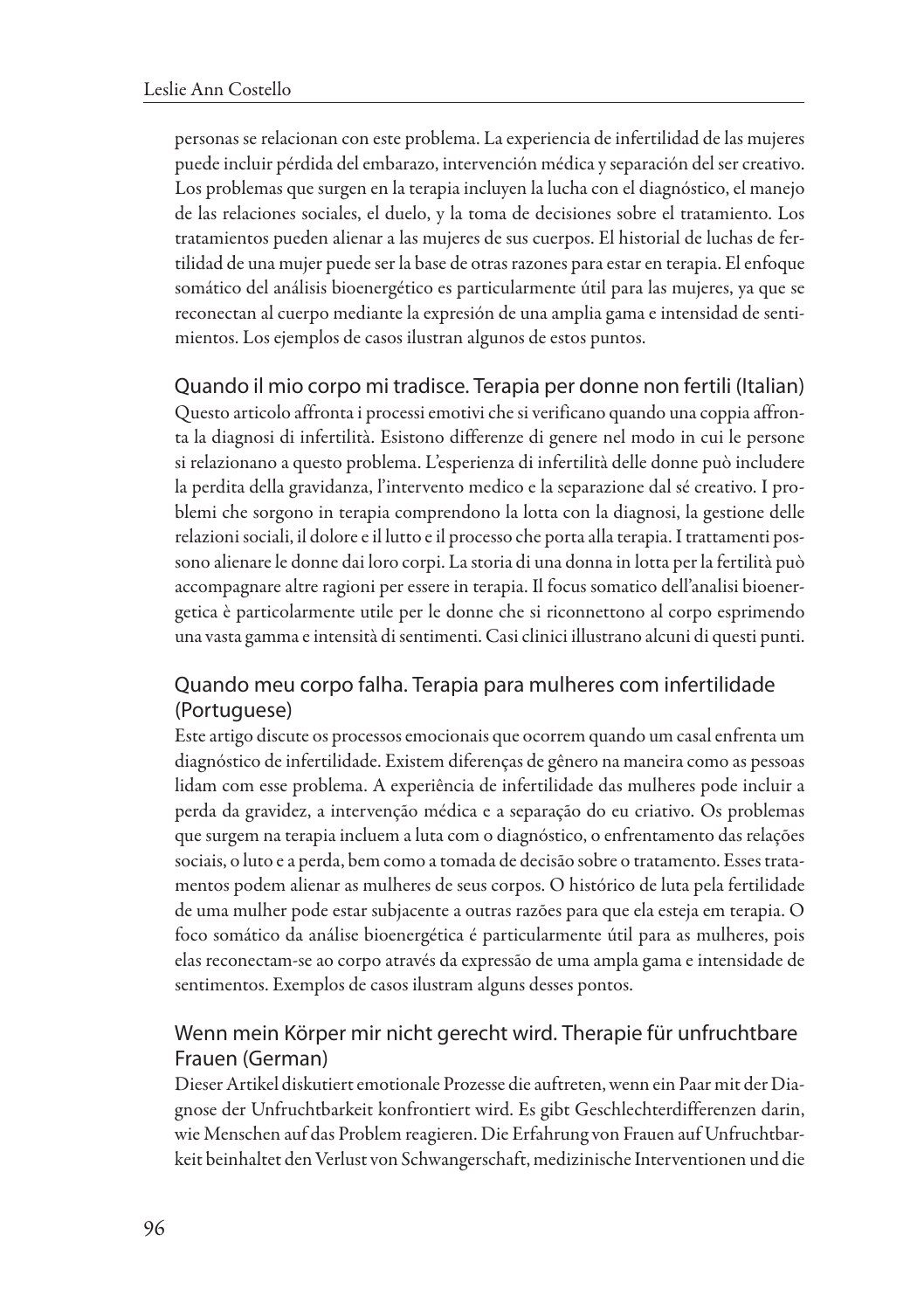Separierung vom kreativen Selbst. Themen, die in der Therapie auftauchen, sind der Kampf mit der Diagnose, Copingprozesse mit den sozialen Beziehungen, die Trauer und der schmerzliche Verlust sowie der Entschluss zu einer Behandlung. Die Behandlungen können Frauen von ihren Körpern entfremden. Die Geschichte einer Frau, mit Unfruchtbarkeit zu kämpfen, mag andere Gründe mit sich führen, sich in Therapie zu begeben. Der körperliche Fokus der Bioenergetischen Analyse ist besonders hilfreich für Frauen, da sie sie wieder mit ihrem Körper verbindet durch den Ausdruck vieler verschiedener und intensiver Gefühle. Fallstudien illustrieren einige der genannten Punkte.

#### [Ко](http/p0016)гда мое тело меня подводит. Терапия женщин, страдающих бесплодием (Лесли Кейс) (Russian)

[В](http/p0017) данной статье рассматриваются эмоциональные процессы, которые возникают <sup>в</sup> ситуциях, когда пара сталкивается <sup>с</sup> диагнозом бесплодия. Существуют гендерные различия <sup>в</sup> том, как люди относятся <sup>к</sup> этой проблеме. Опыт женщин <sup>с</sup> бесплодием может включать <sup>в</sup> себя смерть плода во время беременности, медицинское вмешательство <sup>и</sup> отделение от творческого сэлф (творческой самости). В терапии поднимаются такие темы, как борьба <sup>с</sup> диагнозом бесплодия, решение проблем, связанных <sup>с</sup> социальными отношениями, горе, переживание утраты, необходимость <sup>в</sup> принятии решений, связанных с лечением. В результате лечения у женщины может возникнуть ощущение отчуждения от своего тела. История борьбы женщины за свою фертильность (попытки родить) может скрывать за собой другие причины для терапии. Соматическая направленность биоэнергетического анализа оказывается для женщин особенно полезной <sup>в</sup> процессе того, как через выражение самых разнообразных чувств <sup>и</sup> разных по интенсивности чувств они вновь соединяются со своим телом. Некоторые из приведенных высказываний будут подкреплены конкретными примерами.

## **[In](http/p0018)troduction**

[Mo](http/p0019)st psychotherapies attempt to resolve problems and relieve symptoms. However, bioenergetic analysis is <sup>a</sup> system of psychotherapy that also seeks to help people make changes in their fundamental relationship to themselves and the world. Infertility affects one in eight women in North America ("Fast facts about infertility", 2017), and many of these women seek psychotherapy for help with the emotional distress that may accompany problems with infertility.

[Tr](http/p0020)aditionally, analytic models of human development have focused on the mother as actor in the infant and child's life. The newest literature on pre-and perinatal psychology emphasizes the foetal experience, though the events preceding pregnancy are also influential (Fauser, 2015). That is, circumstances surrounding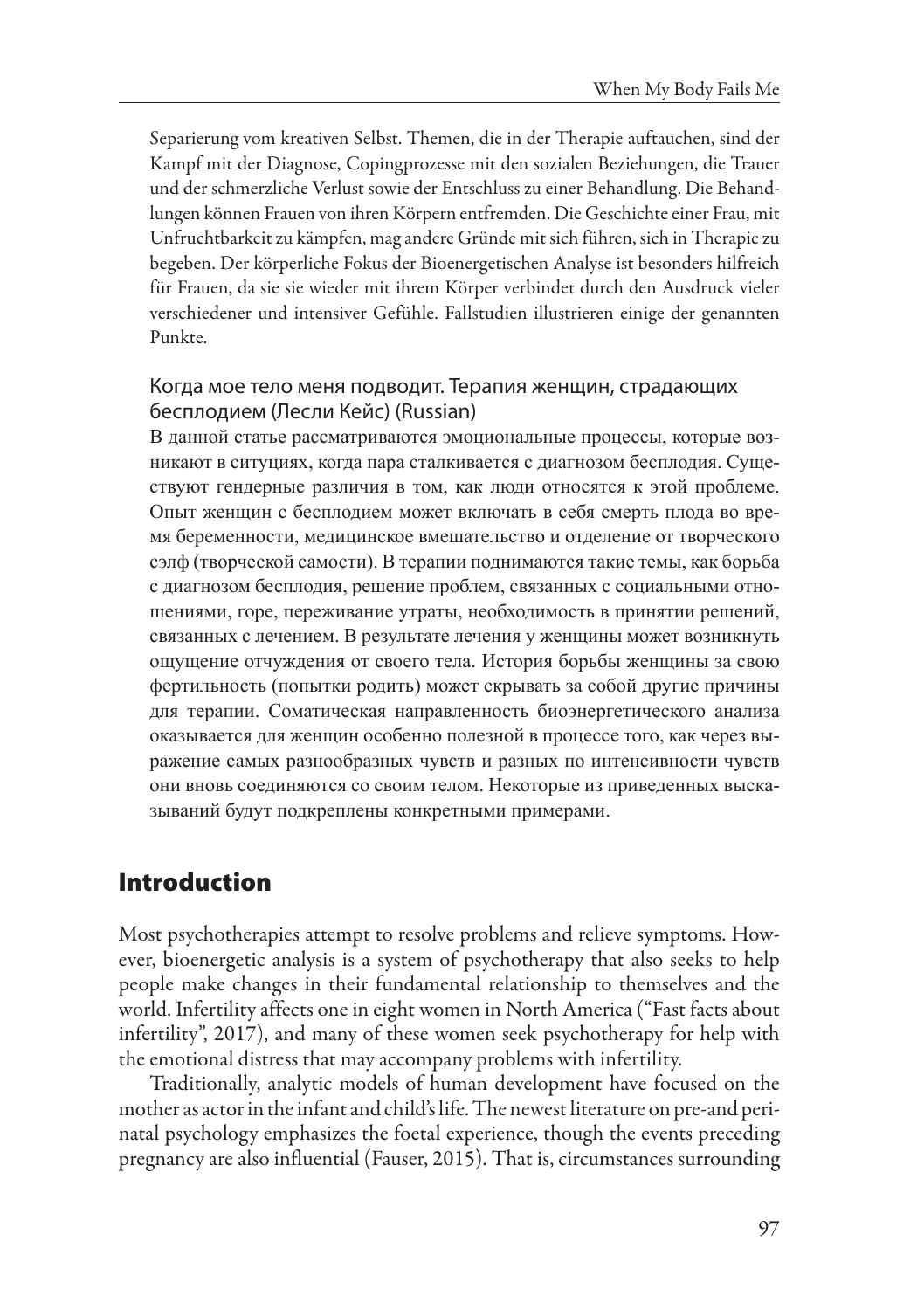the pregnancy are relevant and what happens to the mother in her life and her intersubjective world will affect her mothering experience and hence her child. If <sup>a</sup> woman has spent years, thousands of dollars, and has had multiple losses, including failed attempts at pregnancy and miscarriage, in order to achieve this pregnancy, this baby will be imbued with layers of meaning that are independent of the child's own characteristics (Ehrensaft, 2005).

[In](http/p0021) the psychoanalytic literature on treating women's fertility, consensus is scant, but the existing body of work is rich and provoking. Freud theorized that that female infertility was primarily psychogenic in origin and he confirmed this assumption by observing the link between depression symptoms and infertility (Giuliani, 2005). More contemporary work has deemed the woman's struggle with fertility was likely to be the cause of her depressive symptoms (Berg & Wilson, 1991; Ramenzanzadeh et al., 2004).

[Bi](http/p0022)oenergetic literature includes few papers about infertility. However, there is literature that is specific to women's sexual and reproductive experiences. Michele Dupey-Godin's work on women's experiences of their abdomens offers insight into methods for helping women to find and articulate the body's messages about fertility (Dupey-Godin, 1987). Christa Ventling has written sensory awareness exercises for pregnant women to influence the post-natal mother-infant attachment (Ventling, 2007). Within the narrower domain of infertility, Vincentia Schroeter shares her personal process on dealing with her own reproductive trauma. Her experience moved her to create an infertility focus in her clinical practice to support women to voice their inner experience and deep feelings related to their infertility (Schroeter, 2002). Infertility impacts the physical and psychological experience of women, making body-oriented therapy <sup>a</sup> sensible choice, and bioenergetic therapists have the tools to help <sup>a</sup> woman navigate the journey.

[My](http/p0023) professional introduction to reproductive trauma came while working in a hospital-run prenatal clinic. The agency's lack of resources to appropriately support women after miscarriage or stillbirth became painfully obvious. To fill this need, we sent nursing and case management staff for training, and implemented <sup>a</sup> program to support bereaved families. My interest in parental bereavement persisted and led me to research family reconstitution after infant loss (Grout & Romanoff, 1999). As <sup>a</sup> bioenergetic therapist, my interest in reproductive mental health was oriented to postpartum mood and anxiety disorders, but <sup>I</sup> quickly became aware of the importance of being attentive to the fertility stories underlying client experiences. <sup>I</sup> did an assessment on an eight-year-old <sup>g</sup>irl for anxiety. During the parent feedback interview, her mother disclosed her history of eight pregnancy losses before this child's pre-term birth. This history had created <sup>a</sup> parenting context in which the child's anxiety was <sup>a</sup> reflection of her mother's enduring grief and fear. Another client, Anna, came to therapy to adjust to her diabetes diagnosis. Unbeknownst to Anna and to me, the adjustment was really to afuture without motherhood, with infertility <sup>a</sup> by-product of her diagnosis.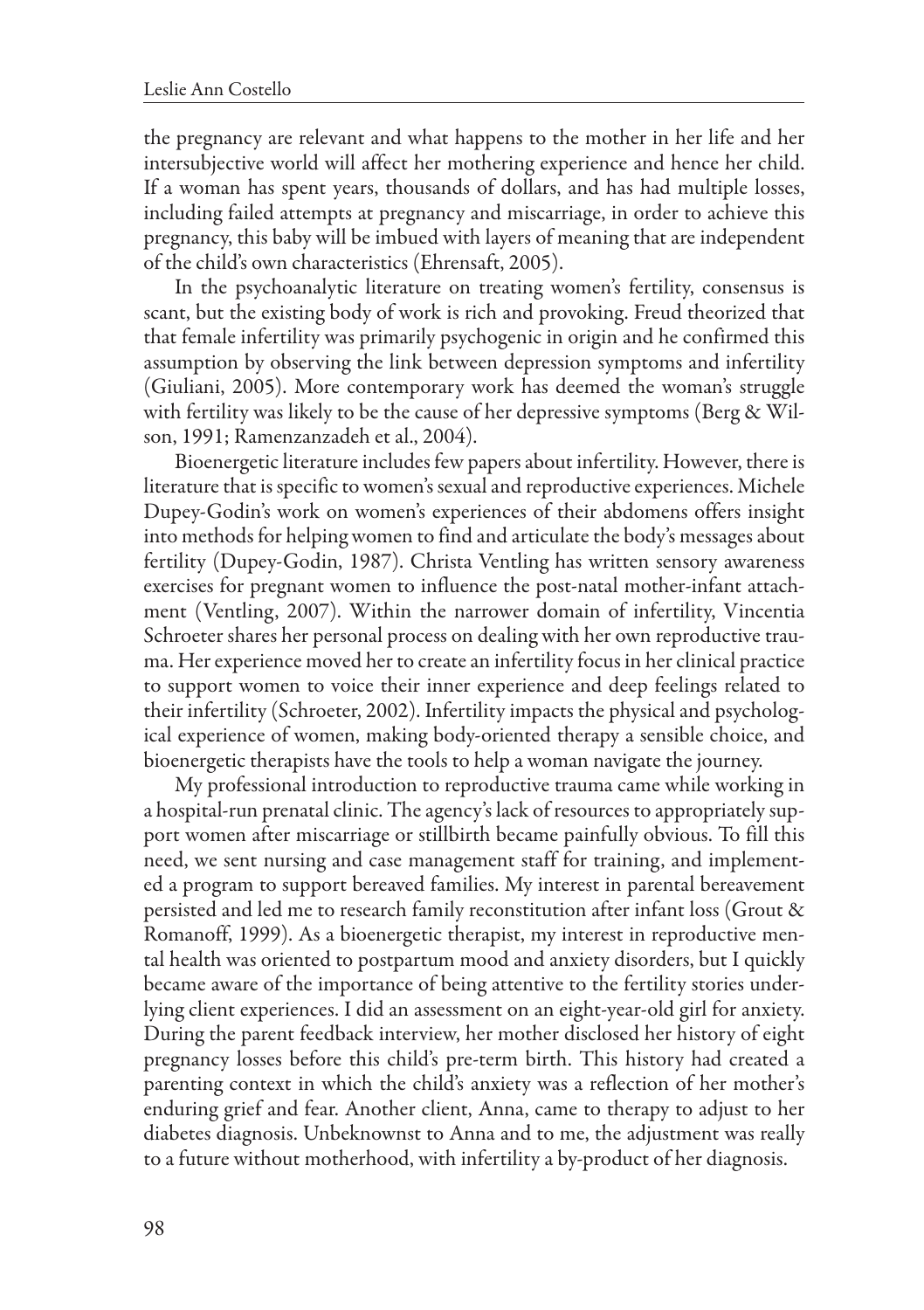[Wo](http/p0024)men describe the experience of infertility like being lost in an unfamiliar <sup>p</sup>lace. In this new land there are no natives and only unwilling immigrants. The language is unfamiliar, the landscape foreign, and there are no roadmaps. Nobody arrives by choice. For most couples, the time spent in infertility is the first prolonged crisis of the relationship and the diagnosis of "infertility" is the first encounter with asignificant medical problem (Watson, 2005; Burns, 2005).

[In](http/p0025)fertility is a medical diagnosis that is assigned when a couple has been trying to conceive for a year without success or has other medical problems that interfere with fertility. As <sup>a</sup> medical problem, there are <sup>a</sup> number of potential treatments under the broad label of Assisted Reproductive Technology (ART). Infertility can have <sup>a</sup> cause or can be "cause unknown." There is also "secondary infertility," in which the fertility struggle occurs after <sup>a</sup> child has been born. This is no less difficult, though the struggles are often dismissed by people with primary infertility. Gay and lesbian clients are also affected by reproductive complications.

[Th](http/p0026)ere is much shame and/or embarrassment around fertility issues, perhaps because fertility is related to sexuality. Couples' shame and embarrassment can leave them alienated from others, particularly after several failed cycles without conception. They may not tell their families or friends and may keep treatment <sup>a</sup> secret. The shame is automatic and often not identified and couples don't seek support from the usual sources. Often, infertility becomes <sup>a</sup> family secret or part of <sup>a</sup> hidden story.

## **[Ge](http/p0027)nder and Infertility**

[St](http/p0028)ruggling to have a baby is a couple's wound, but when a couple is unable to conceive they may find it very hard to talk about with each other. Men and women experience infertility differently. For men, fathering a child is an accomplishment and an achieved status. Not being successful may cut into <sup>a</sup> man's sense of himself as an adult. Men also often perceive infertility to be about sexual dysfunction, and view it as emasculating and damaging to the ego (Clarke, Martin-Matthews & Matthews, 2005).

[Fo](http/p0029)r women, the cut is different and deeper, perhaps because <sup>a</sup> woman's body is often implicated in the original problem of infertility and always implicated in interventions. Women bring their characteristic defensive and coping styles to this crisis. Regardless of the source of infertility, <sup>a</sup> woman's body is involved, particularly her abdomen. Infertility may highlight an already-present feeling of powerlessness (Dupey-Godin, 1987). The failure to conceive may be seen as a failure ofthe body to "work correctly," orafailureto <sup>g</sup>ive her husband something that he wants. As Clark et al. (2005) found in their interviews with infertile men and women, the body as <sup>a</sup> whole may be seen and felt as "shameful and inadequate" (p. 103). Most profoundly, the inability to conceive "intensifies the perceived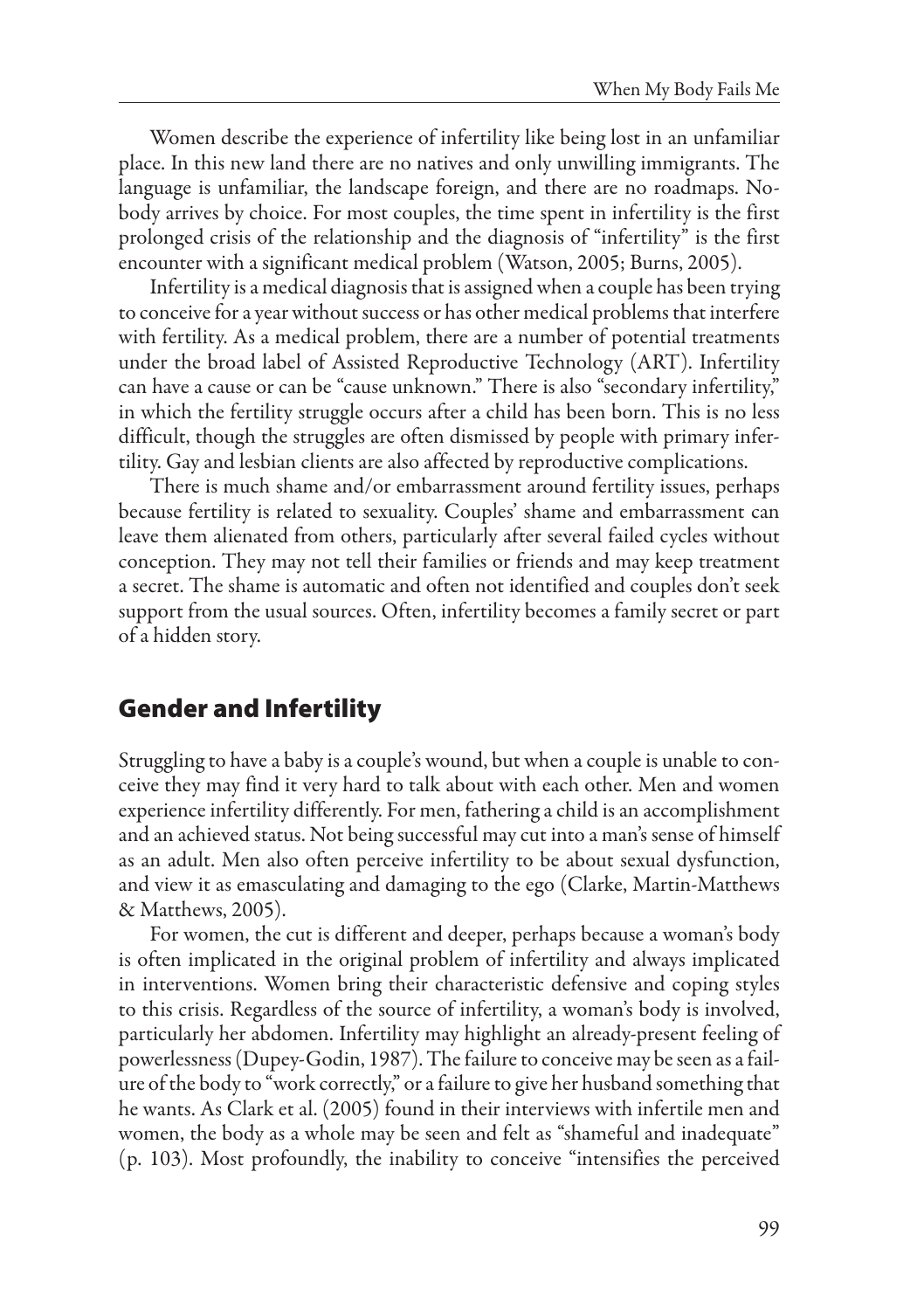alienation of the self from the body" (p. 103). Another gender difference lies in socialization to adulthood. Many women have been socialized to anticipate motherhood. This socialization to motherhood happens early and is repeatedly reinforced by social values. Thus, for many women, the image of adulthood is synonymous with motherhood. Her sense of self-to-be carries an expectation that she will create <sup>a</sup> family. Once <sup>a</sup> woman begins the active process of trying to conceive, the images of self-as-mother become prominent and active.

[Wo](http/p0030)men are the people who initiate therapy when fertility is an issue, and women who bear the major treatment burden. Even when male factors are causal, if in-vitro fertilization (IVF) is indicated, the woman is the one who will take hormone injections to ripen her eggs, will have her eggs harvested, will have the procedure to introduce the embryos and will continue to take hormones to support the pregnancy. Thus, women take on the painful interventions even when the source of the infertility lies with her partner. Even in "male factor" infertility, women's bodies continue to be the locus of interest and the woman often takes on the shame and stigma as if her body is the causative factor.

[Af](http/p0031)ter Susan and Jerry experienced three failed intrauterine insemination (IUI) procedures, it became clear that the problem was likely in the sperm. The choice that arose for the couple was between IVF and the more complex, more expensive intracytoplasmic sperm injection (ICSI) which maximizes the likelihood of fertilization. Logic suggested that the ICSI procedure was more likely to be successful. However, choosing it made clear that sperm quality was <sup>a</sup> factor in their infertility. Susan wanted to protect her husband from confronting that he might be the source of their infertility, as she felt that realization might be too difficult for him.

[A](http/p0032) woman's alienation from her body, in which she experiences her "self" as separate from her body, is <sup>a</sup> source of suffering in infertility. When the body and self are not connected, and in fact are experienced as in conflict, the woman feels "not herself." She believes, at times, that only <sup>a</sup> baby will help her to retrieve her lost self and seeks desperately for a solution to the problems of infertility. The sojourn in the strange land of infertility is temporary, though it does not feel like it. Whether <sup>a</sup> woman emerges as <sup>a</sup> parent or creates other ways to make meaning of her experience, her re-connection to herself is a major goal of therapy. While peo<sup>p</sup>le are unique, there seem to be four areas that emerge in working with women in this struggle. They are the struggle with the diagnosis, coping with social relationships, grief and bereavement, and treatment decision-making. Each of these is discussed below.

#### **[Th](http/p0033)e Struggle with the Diagnosis**

[Fo](http/p0034)r women, the diagnosis of "infertility" can offer relief because it implies <sup>a</sup> solution and treatment options. However, the problem of infertility itself is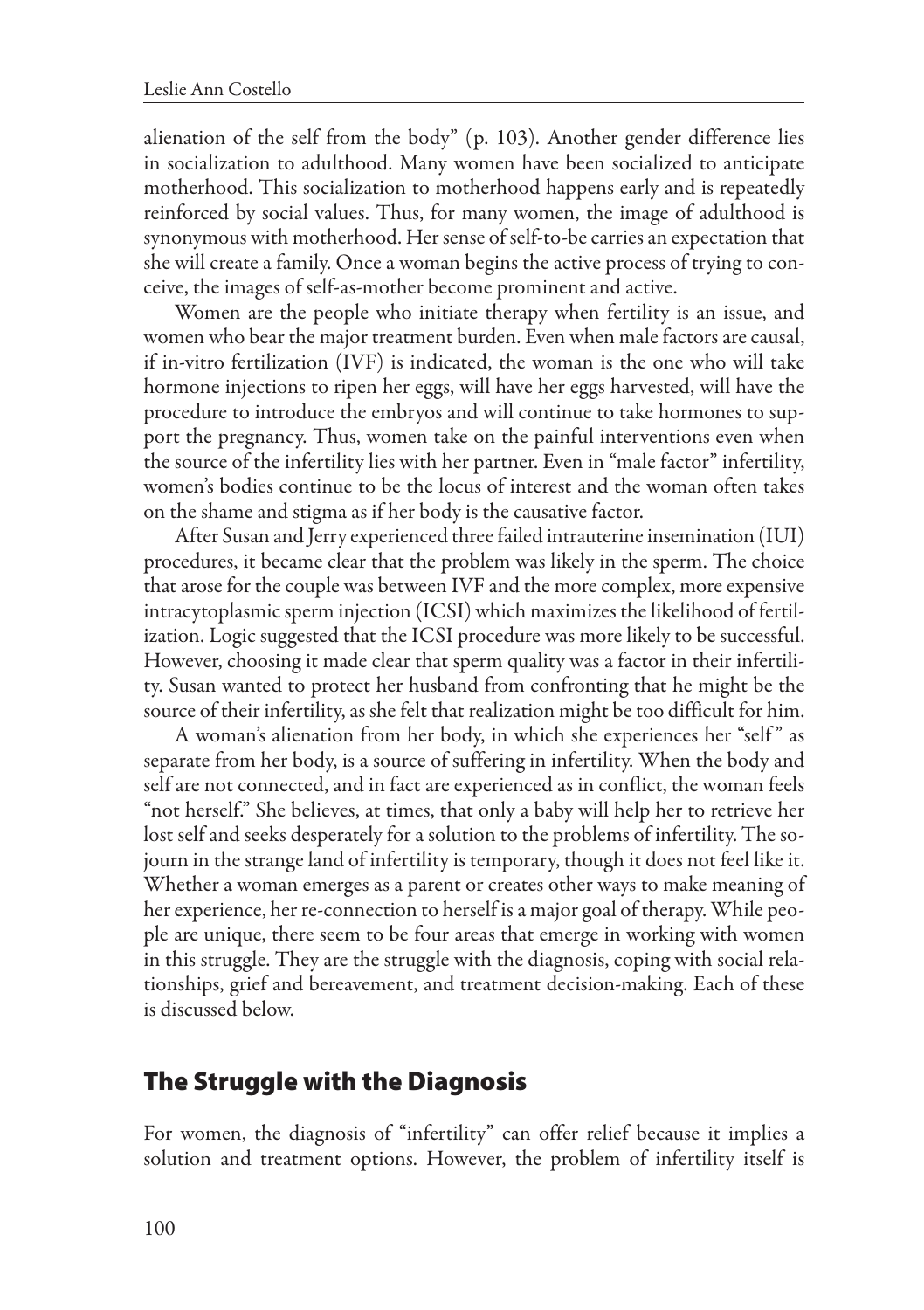unbounded. Each intervention might offeran end solution butalso carries simultaneous uncertainty. With each failed intervention, new decisions must be made. As difficult as infertility may be, it is often helpful to know that infertility is not a permanent situation and can be resolved through a number of avenues to parenthood or choosing not to parent (Domar & Kelly, 2004). For one of my clients, just to hear that infertility would not be forever gave her <sup>a</sup> sense that it was okay to continue treatment.

## **[Co](http/p0035)ping with Social Relationships**

[Wo](http/p0036)men's social lives suffer when they are struggling with fertility and they may not share the degree of their suffering with their spouse. In addition, the shame and private nature of the problem often means that women do not share their feelings with family or friends. Women are confronted with other people's pregnancies, baby showers, baby pictures, and complaints about parenthood. Women express feelings of anger, rage, and confusion regarding their strong responses to others' pregnancies and children. Family members can be insensitive, and <sup>a</sup> woman may often prefer to avoid social situations that exacerbate her feelings of emptiness and grief. Women struggling with infertility risk increasing social isolation, but avoidance is understandable when connecting with family and friends results in increased suffering.

[So](http/p0037)me exposure to other people's babies is unavoidable, and the lack of sensitivity for the infertile woman can have a staggering impact. After her second round of IVF, Nadine miscarried twins at nine weeks gestation. Shortly afterward, an em<sup>p</sup>loyee of Nadine's became unexpectedly pregnant with twinsand was vocalabout her frustration and anger. Nadine could not escape this employee's complaints about her pregnancy. Nadine arranged for the employee to report to another supervisor for the duration of the pregnancy, thus making it possible for Nadine to work. In therapy, she expressed the rollercoaster of emotions she was experiencing.

[In](http/p0038) therapy, <sup>a</sup> woman can express the rage, sorrow, fear, grief and guilt that accompany the diagnosis of infertility and the struggle to keep her footing when her peers all seem to be pregnant or parenting. Expression of deep feeling may create space for her to be able to make use of social supports and can also be helpful in developing scripts for managing unexpected social challenges.

## **[Gr](http/p0039)ief and Bereavement**

[Mo](http/p0040)re than anything else, infertility brings bereavement. Much of the work of therapy is to support a wide range and intensity of feelings about the losses. These losses are multiple and cumulative, and it might not be obvious to the woman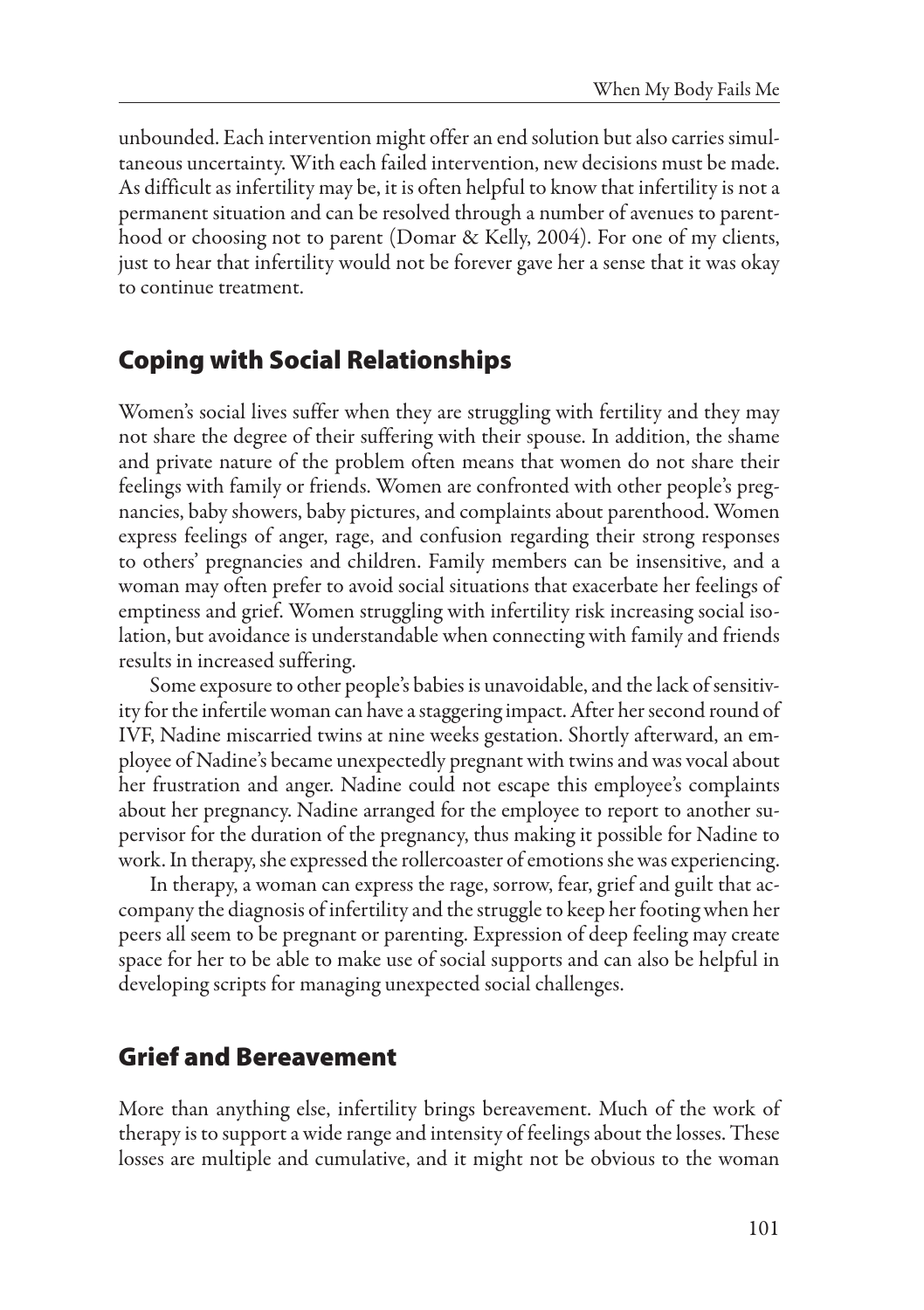that her unhappiness is related to her infertility. One woman came in to see me presenting symptoms of depression. After several sessions, she shared that her specialist told her she would not be able to have children. She and her husband had passively absorbed this information and didn't discuss the ramifications of this news. They did not acknowledge the emotions surrounding the news and did not address the loss of the expected parental self, loss of the anticipated child, loss of the acknowledgement of adult status that comes with the announcement of <sup>a</sup> pregnancy. There is <sup>a</sup> loss of the joy and <sup>p</sup>leasure of sharing good news with family and friends.

[Th](http/p0041)ere is also the monthly loss of pregnancy unachieved. That is, from the moment of trying to conceive, each month brings the possibility of <sup>a</sup> baby. When <sup>a</sup> woman who is trying to conceive feels menstrual cramps or sees menstrual blood, she feels a strong experience of loss. For many women, the only place to acknowledge this loss is in therapy. This imaginal loss is deeper and more meaningful than simply not getting an object you desire. It is also <sup>a</sup> loss that contains hope for the next month and the next cycle. As the months pass and the losses mount, the hope shrinks.

["I](http/p0042) don't feel like myself," is <sup>a</sup> common statement, and there is loss of the "selfas-usual," particularly when one is in ART treatment. This statement is suggestive of alienation from the body-as-self. A woman loses personal control when she embarks on ART treatment. Her menstrual cycle becomes of great interest to others including medical professionals, her sexual behaviours are monitored, her adherence to the treatment regimen is tracked and charted, and she herself is drawn into looking at her body as an object in the treatment process.

[Th](http/p0043)e losses of infertility are deeply contextualized within the extended family. What infertility means to a woman is influenced by her relationship with her own mother. In becoming pregnant, she may seek to connect to her mother, to <sup>g</sup>ive her mother <sup>a</sup> grandchild, or to achieve adult womanhood in her mother's eyes. When a woman contemplates becoming a mother, there are complex layers of experience, memory, and the meaning of mothering to explore (Stern, 1995; Stern & Bruschweiler-Stern, 1998). When motherhood is not readily available, these layers take on heightened significance. In the therapy office, client and therapist can gently explore the meanings of fertility, motherhood, and the way she takes her <sup>p</sup>lace in the intergenerational cycle of her family.

[Pr](http/p0044)egnancy loss is a label that comprises a range from early miscarriage through full-term stillbirth, including ectopic pregnancy, severe birth defects, and, at times, therapeutic abortion. Family support for these kinds of losses is often limited and may not be helpful. Women experience losses and grief differently and <sup>a</sup> woman's response to <sup>a</sup> loss cannot be predicted. One client <sup>I</sup> saw had six early pregnancy losses after the birth of her first child. She appeared unfazed and did not consider it of therapeutic concern. The thought of not having another child disturbed her, but she <sup>p</sup>lanned to keep on trying until it "worked." The seventh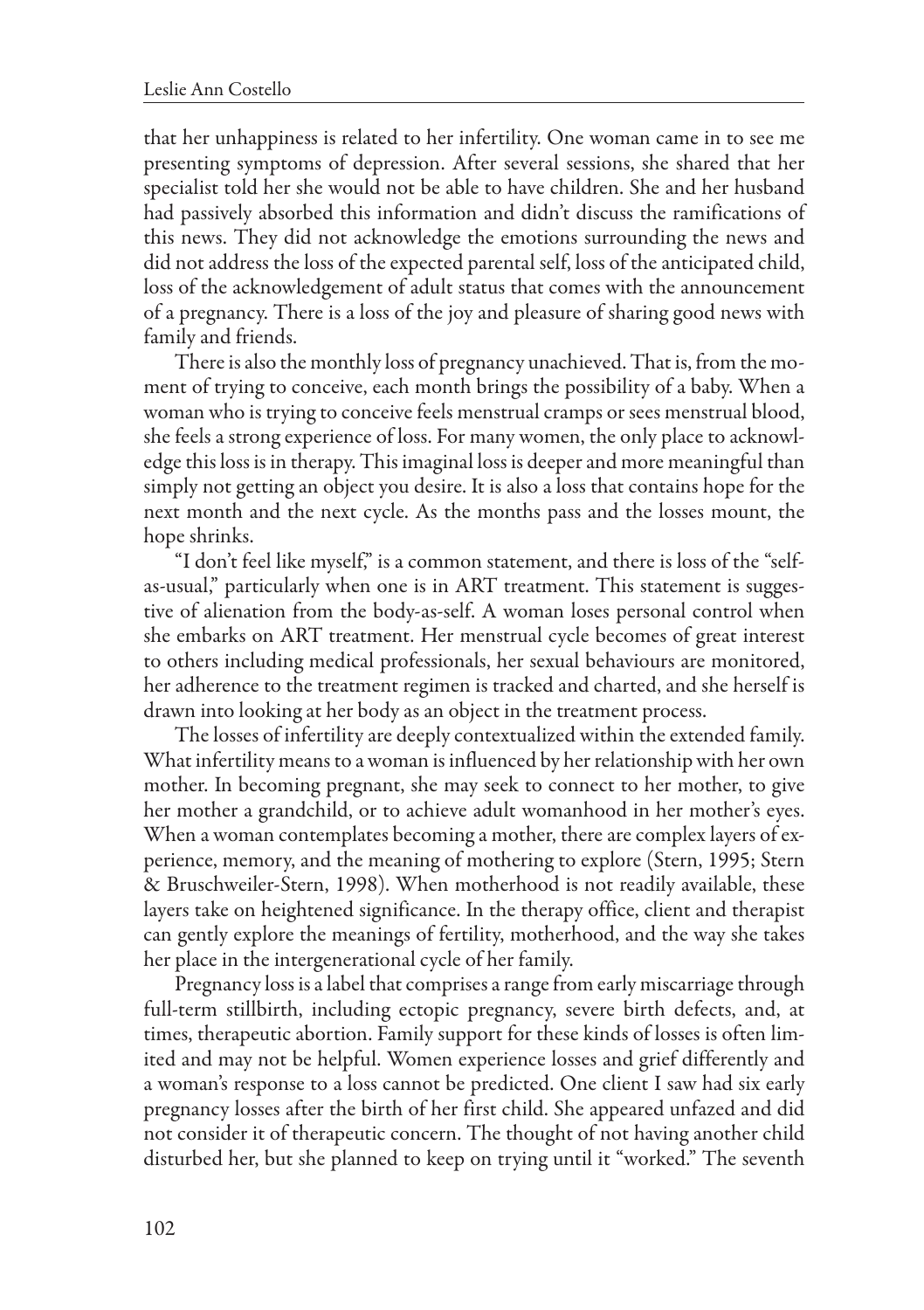pregnancy resulted in <sup>a</sup> daughter. Another client miscarried at seven weeks and after two years continues to suffer from the loss, which is exacerbated by her difficulty in conceiving again. Her persistent infertility gets in the way of resolving the grief of the loss of her first pregnancy. As seen in these women, the grief of infertility, like the grief of pregnancy loss, is highly individual.

[In](http/p0045) its essential form, infertility is about <sup>a</sup> failure to create something that has great meaning to the woman. This is more than feeling "less than" other women, or even "less than" the person <sup>a</sup> woman thought she would be. This is <sup>a</sup> feeling of being diminished, perhaps smaller or less substantial than expected by herself and possibly others. Some women who struggle with infertility and particularly with pregnancy loss report an aching emptiness in the belly or in the arms, as if they were are longing to hold someone that doesn't even exist (Glaser & Cooper, 1988).

## **[Tr](http/p0046)eatment Decision-Making**

[Ea](http/p0047)ch decision <sup>a</sup> couple makes has various consequences and each step represents movement down <sup>a</sup> path without any guarantees. The nature of the treatment leaves women and men with the power in the decision-making process (Clark, et al, 2006). A man may defer to his partner since she "has to go through it." However, ART treatment is expensive, much of the cost being out-of-pocket, and many couples must decide between ART and other investments in their lives. The financial pressure can become <sup>a</sup> source of conflict in the relationships, particularly when one spouse is more invested in having children than the other.

[AR](http/p0048)T treatments can be ranked by invasiveness and range from administration of hormones to adjust cycle length to the use of a gestational surrogate with donor egg and sperm. In therapy, the nature and meaning of the different treatments can be fruitfully explored. The therapist can help the client to feel and articulate the meanings that each intervention has for her. The choice to use gamete donors or surrogacy is particularly complex and those decisions evoke emotion and raise questions about the importance of biological/genetic connection to the child.

[A](http/p0049) woman desires to make good decisions for herself, her partner, and the children she hopes to have. In therapy, <sup>a</sup> woman can be supported to experience her feelings when making these decisions. Many interventions are unpleasant, uncomfortable, and likely to violate her sense of personal dignity and efficacy and it is important to address the thoughts and feelings that surface. Men will often be less willing to move forward on some of the treatments because they don't want to feel responsible for "putting her through" an uncomfortable intervention. Women who desperately want to have <sup>a</sup> baby may become very stoic about the inconvenience and pain associated with the treatments. Since the woman has made the decision to move forward, she may feel constrained in expressing any negative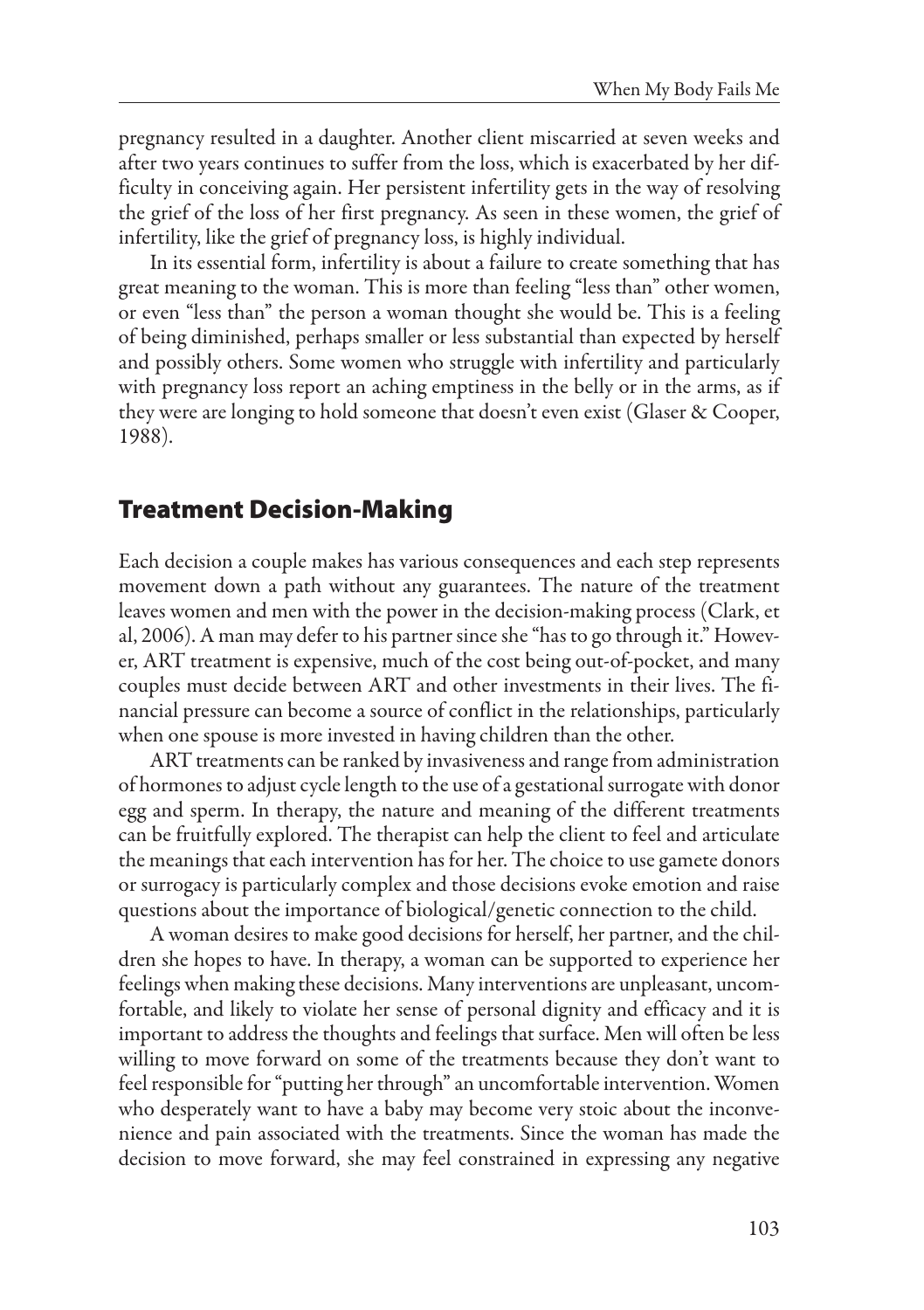thoughts or feelings about the process or what she is experiencing. Therefore, therapy becomes a safe place where she can express the strong feelings that can arise.

## **[Sh](http/p0050)awna's and Tim's Story**

[Sh](http/p0051)awna and Tim came for <sup>a</sup> single session in preparation for using <sup>a</sup> donor egg procedure. They had married in their late 30s, <sup>a</sup> first marriage for both. Tim was happy with his life and <sup>p</sup>lanning to build <sup>a</sup> new house. However, Shawna could see this new house as meaningful only if their family included <sup>a</sup> child. The therapy session with me was mandated by their medical provider and the goal was to examine the couples' perspective on using <sup>a</sup> donor egg, how they <sup>p</sup>lanned to choose <sup>a</sup> donor, how they would inform their families and how they would inform their future child. This couple were typical and were focused on achieving <sup>a</sup> pregnancy. They had not begun to think about parenting <sup>a</sup> child from <sup>a</sup> donor egg procedure. They had been through failed IVF and poor embryo outcomes that were attributed to Shawna's age, hence the referral for donor egg. For Shawna, getting pregnant was the primary focus.

[Mo](http/p0052)re than <sup>a</sup> year later, Shawna contacted me for <sup>a</sup> follow-up visit. She had been through two very difficult miscarriages after IVF using the donor eggs. Her reason for coming to therapy was to get support in deciding whether to try a final time for pregnancy, as there were two embryos left from the donor egg procedure. She came alone for two sessions. She expressed both her fear of another miscarriage and her deep desire to carry a child. Despite her two traumatic miscarriages, her desire for <sup>a</sup> baby was still very strong. She expressed to me, "After what <sup>I</sup> have been though, <sup>I</sup> know <sup>I</sup> can handle whatever happens to me. <sup>I</sup> know <sup>I</sup> can go through anything." Shawna also could imagine being happy in a childless future.

[In](http/p0053) contrast to the couples' first visit, this time Shawna was very much on her own. She reported that she thought Tim had <sup>g</sup>iven up on the "baby project." He had thrown himself into building the house. She was able to acknowledge both his need to step away and her own need to keep trying. Sheleft her second session confident that she had explored her own feelings and thoughts about the choice in front of her.

[I](http/p0054) was struck by Shawna's willingness to persist in trying to <sup>g</sup>ive birth to achild. The process of pregnancy and birth was critically important to her. In our individual sessions, Shawna appeared strong in her body and in spirit and <sup>I</sup> admired her strength and determination after extremely difficult pregnancy losses. She was certain that she could survive anything, including childlessness. Even though Tim's energy for having <sup>a</sup> child had flagged, she was willing to move forward. <sup>A</sup> year after our last session, <sup>I</sup> got an email from Shawna with <sup>a</sup> <sup>p</sup>icture of her two-month-old son. Receiving this picture was a poignant moment for me. I was touched by Shawna's willingness to include me in the joy of her motherhood.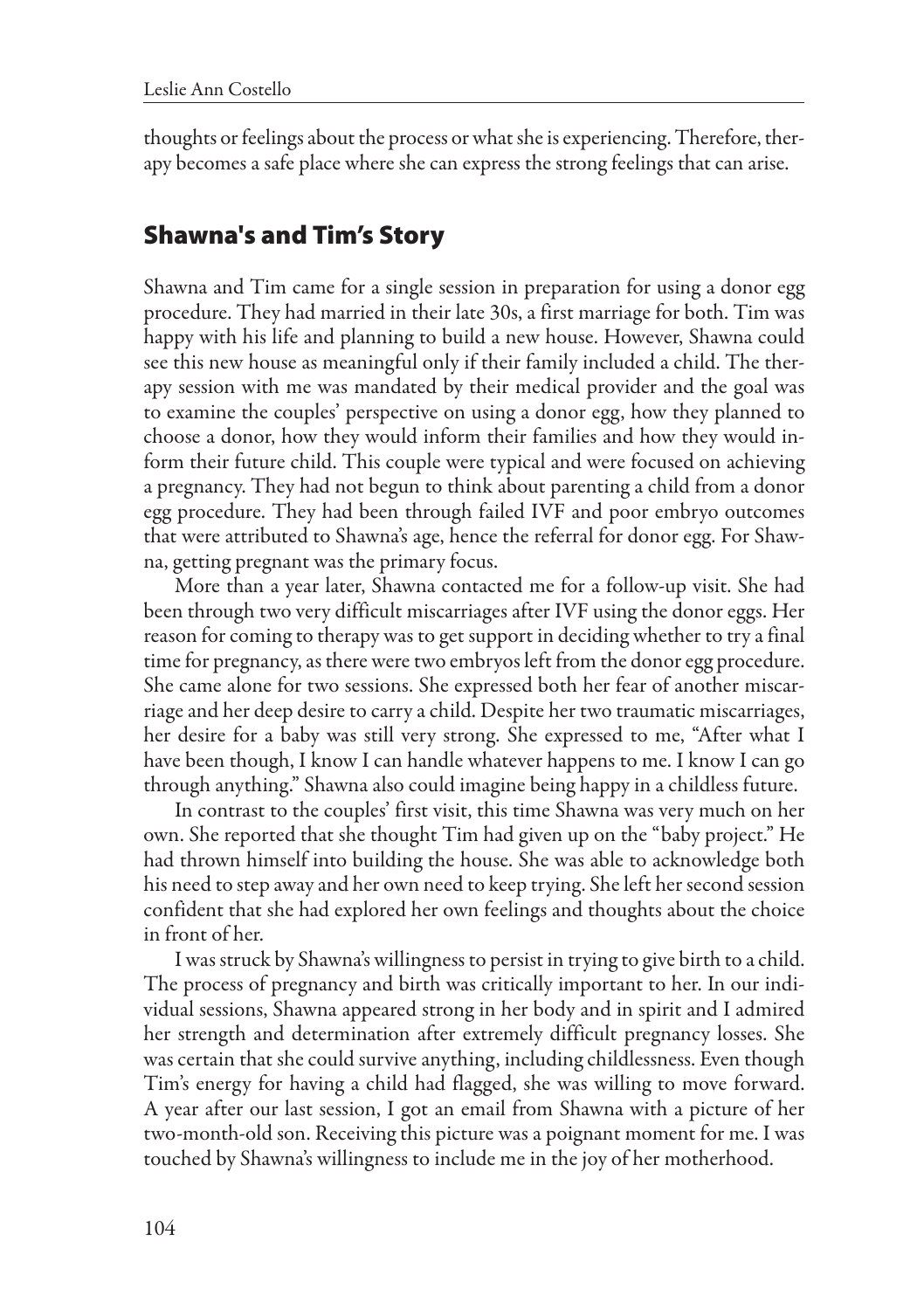[If](http/p0055) <sup>a</sup> couple choose to stop striving for <sup>a</sup> pregnancy, they are faced with <sup>a</sup> question of whether to be childless or to adopt children. Some families start the adoption process as soon as they become aware that pregnancy may not be easily achieved. This can be adaptive; where I practice, adoption takes about eight years. One of my clients started adoption proceedings simultaneously with the treatment for her endometriosis. <sup>A</sup> married lesbian woman started adoption proceedings at the same time that she started IVF. She was clear that if her IVF was not successful, and she and her spouse would have an advance start on the eight-year wait.

[De](http/p0056)ciding to adopt is a complex process, quite different from deciding to proceed with fertility treatment. One obvious difference is that children may be adopted at any age. One client is certain she could only adopt an infant though her spouse states that she would love <sup>a</sup> child or <sup>a</sup> young teenager. My client with endometriosis can imagine welcoming and loving <sup>a</sup> child of any age. For couples who move toward adoption, there are long waits and large expenses. Many families spend savings or go into debt for infertility treatment: the financial demands of adoption may be impossible to meet after years of ART. Some people fear that they may not be able to bond to an adopted child. Others are concerned about adopting <sup>a</sup> child who doesn't look like <sup>a</sup> member of the family. Parents who have biological children may be concerned about introducing an adopted child into the home. These reservations may bring guilt and shame, but creating a therapeutic milieu that facilitates opportunity for expression of fears and concerns can aid the decision-making process.

[Af](http/p0057)ter many years of fertility treatments or after seeking adoption, choosing childlessness can seem an obvious solution. There is <sup>a</sup> difference between resigning oneself to not having a child and choosing to be childless. The first engenders collapse under some great weight and the second is using personal power to decide on one's own behalf.

[As](http/p0058) <sup>a</sup> therapist, <sup>I</sup> have encountered people whose presenting concerns masked <sup>a</sup> history of fertility struggles. <sup>I</sup> have learned to screen for pregnancy losses and early postpartum experiences, gently checking on how these impact the person. Unintegrated, losses can persist, subtly and not-so-subtly influencing <sup>a</sup> woman's life. Integrated into the context of family life, these experiences can provide <sup>a</sup> richness of texture and story that support a woman's sense of herself.

## **[Cy](http/p0059)nthia's Story**

[Cy](http/p0060)nthia, age 47, a police officer, sought treatment for work-related post-traumatic stress disorder. She also had <sup>a</sup> history of pregnancy losses, including <sup>a</sup> firsttrimester abortion, a complex early miscarriage, and a twin pregnancy that resulted in <sup>a</sup> stillbirth and <sup>a</sup> healthy baby. Each of these experiences carried its own weight and intense emotional burdens with <sup>a</sup> complex array of feelings including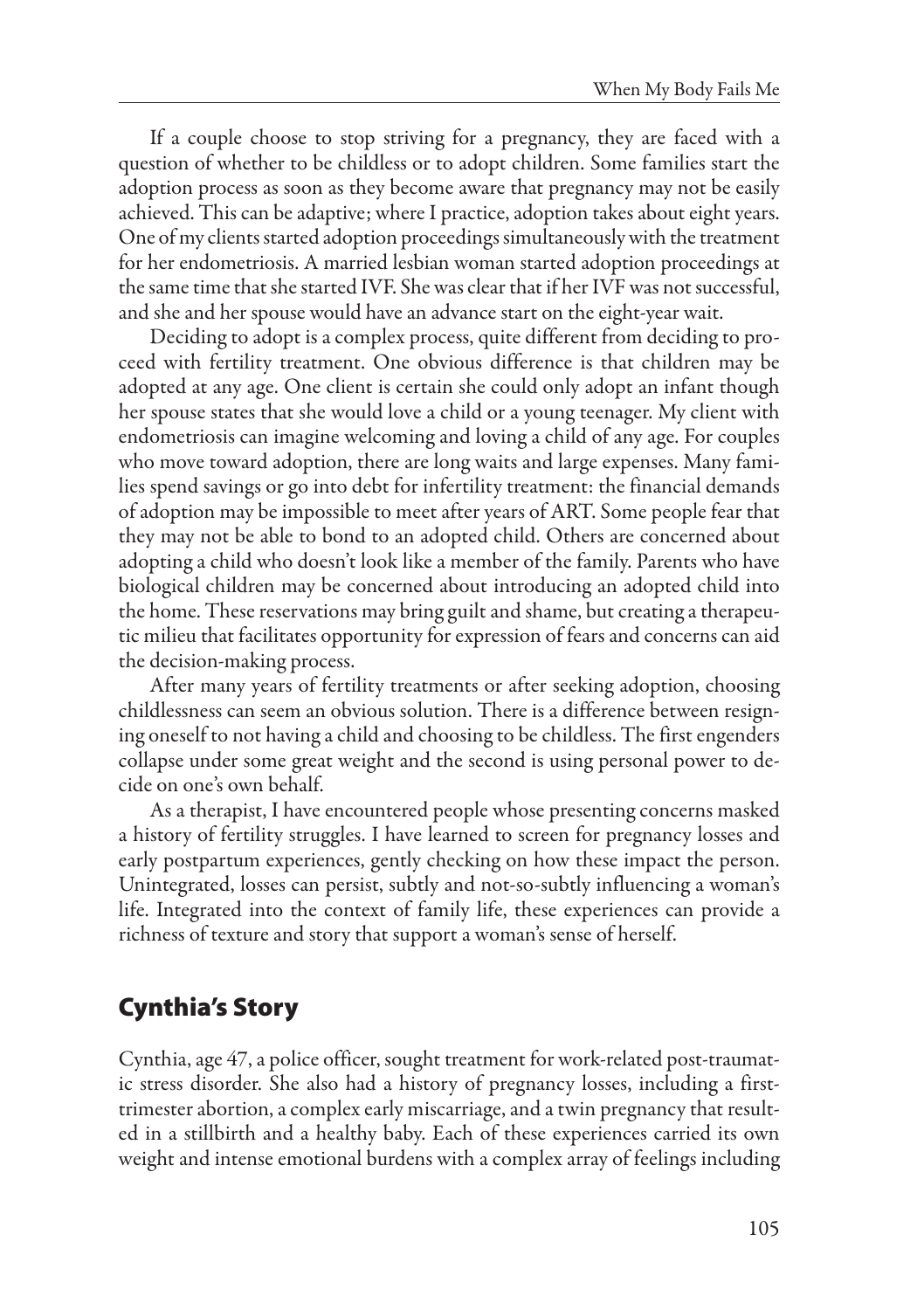anger, shame, grief, and guilt. In the context of her work-related injuries it would be easy to miss these issues in therapy. However, her history of pregnancy losses asserted itself in dreams, intrusive thoughts, and emotional flashbacks. Cynthia worked hard in therapy to resolve her losses using journaling, ritual, and allowing herself to experience her feelings about her abortion, her miscarriage and the death of her son. After many months of working on resolving these issues, she arrived in session one day to show me, with delight, her new tattoo. She had three sets of angel wings marked on her left arm closest to her heart.

## **[Ta](http/p0061)ra's Story**

[Ev](http/p0062)en without pregnancy loss, marking the loss of the dream of <sup>a</sup> family can help <sup>a</sup> woman to see her way forward. Tara came into my office knowing only that there was something she wanted to talk about. She and her spouse purchased <sup>a</sup> fourbedroom house with the intent of having a family. After several years and a number of failed attempts to get pregnant, they decided together that ART or adoption were not options that they wanted to utilize. The couple enjoyed traveling and the financial burden plus the uncertainty of these interventions made both options unacceptable. Tara and her husband agreed to this decision. However, she had difficulty in working with her real estate agent to sign the documents to sell her house. Tara was analytical and logical. She knew that selling the house was the right decision, but she avoided completing the paperwork and couldn't understand what was getting in the way of doing what she thought she wanted to do.

[In](http/p0063) therapy, we explored the meaning of the house. Tara shared with me her dream of having her own children and <sup>a</sup> home. Tara's sister and two nieces lived next door, and the sisters dreamed about raising their children together. Tara loved being next door to her little nieces, but the couples' new chosen lifestyle no longer consisted of owning <sup>a</sup> large home in the suburbs. In fact, they had already chosen a condominium. Tara and I discussed creating a symbolic ritual that involved saying goodbye to the dream and the family that the house represented. She and her husband developed <sup>a</sup> ritual to allow them both to release this dream of children to make room for the new life. In her next session, Tara reported that she felt less encumbered and ready to move forward. I suspect that she only needed to acknowledge that she was saying goodbye to her dream of children for the shift to occur in her life.

## **[Ma](http/p0064)king Use of the Experience**

[Pa](http/p0065)rt of reconciling oneself to <sup>a</sup> different future than parenthood is the acknowledgement of an ending. Often, there is <sup>a</sup> next step beyond marking the ending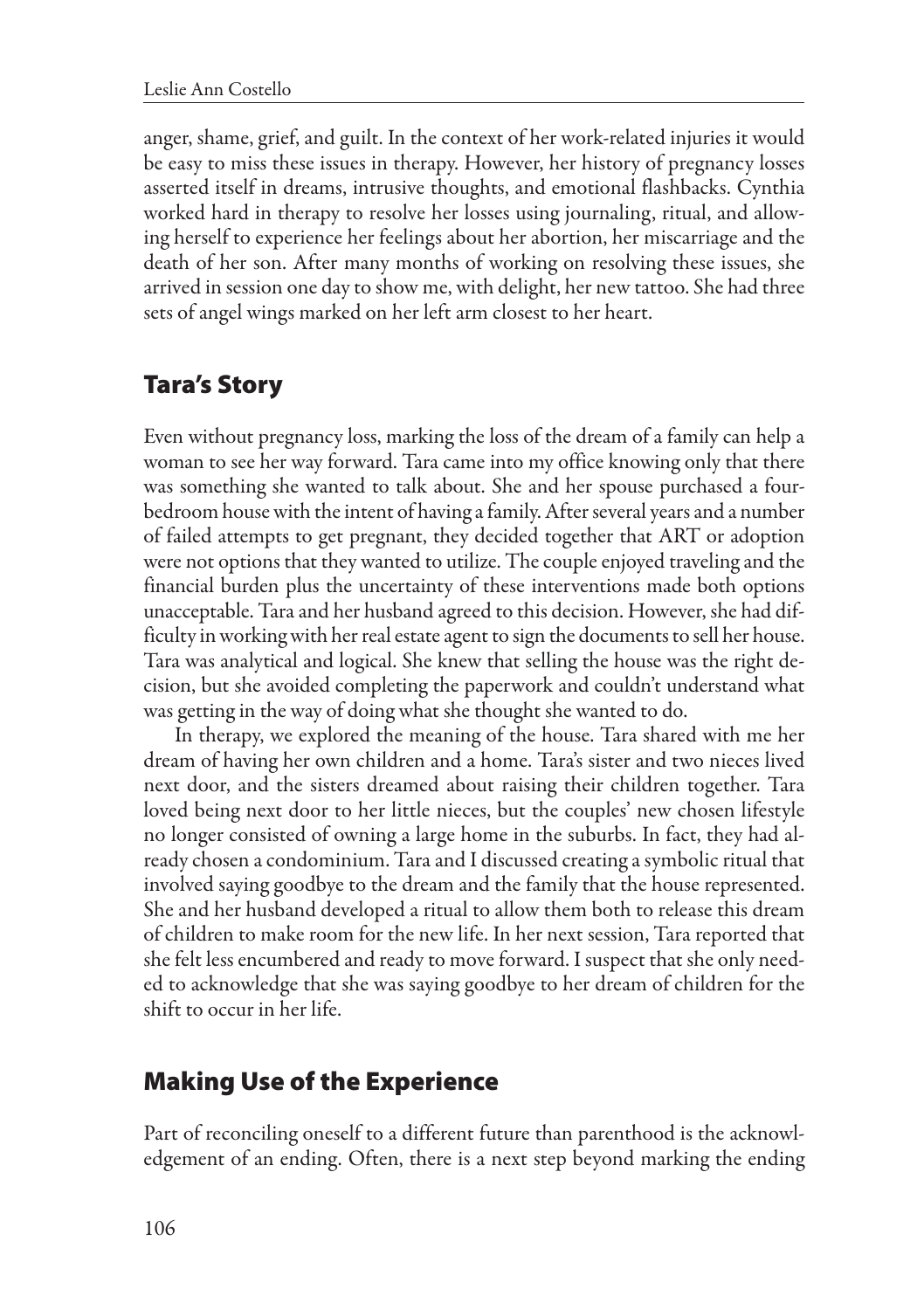of the dream of parenting <sup>a</sup> family. This step involves making use of the time she spent in infertility. Whether <sup>a</sup> woman becomes <sup>a</sup> mother or opts to be childless, her experiences in infertility offer great richness to her lived experience. Women who have gone through infertility have confronted obstacles to <sup>a</sup> deeply desired creation. They have experienced their own strength and vulnerabilities, felt their despair and endured suffering. Living <sup>a</sup> creative life means constructing <sup>a</sup> way to encapsulate that richness from the past into the next endeavour. As <sup>a</sup> woman leaves the shore of infertility she must incorporate all she has learned. Sometimes the experience of infertility helps a woman to see others with greater compassion. She also knows that she can endure much more than she ever knew. Some women use their experiences to reach out <sup>a</sup> hand to others through opening conversations or even facilitating support groups. No matter how a woman constructs her experience, it will become the essence that she can incorporate into the ongoing creation of herself.

## **[Co](http/p0066)nclusion**

[Di](http/p0067)scovering that the dream of parenthood is challenged by infertility is often an emotional blow. Women are deeply affected because their bodies are implicated no matter the cause of infertility, and because of their socialization around motherhood. Assisted reproductive technology offers treatments but no guarantees, and is expensive, often painful, inconvenient and difficult. After the diagnosis of infertility, women struggle to cope with social demands to appreciate other peo<sup>p</sup>le's babies, with their own relationships to their mothers and with the ongoing decision-making about treatment, or about whether to adopt or choose childlessness. Therapy can help <sup>a</sup> woman to express all of the feelings that arise, support her to consider her own needs in the decision-making process, and to help her to reconnect to the body that has failed her in her striving for motherhood. The experiences garnered during the time of infertility can be integrated to be a valuable part of her ongoing creative self.

#### **[Re](http/p0068)ferences**

- [Be](http/p0069)rg, B. & Wilson, J.F. (1991). Psychological functioning across stages of infertility. Jour*nal of Behavioural Medicine, <sup>14</sup>*. Abstract at https://link.springer.com/article/10.1007% 2FBF00844765?LI=true
- [Bu](http/p0070)rns, L.H. (2005). Psychological changes in infertility patients. In A. Rosen & J. Rosen (Eds.), *Frozen Dreams* (pp. 3–29). New York: Routledge.
- [C](http/p0071)lark, L.H., Martin-Matthews, A, & Matthews, R. (2006). The continuity and discontinuity of the embodied self in infertility. *Canadian Review of Sociology, 43*, 95–113.